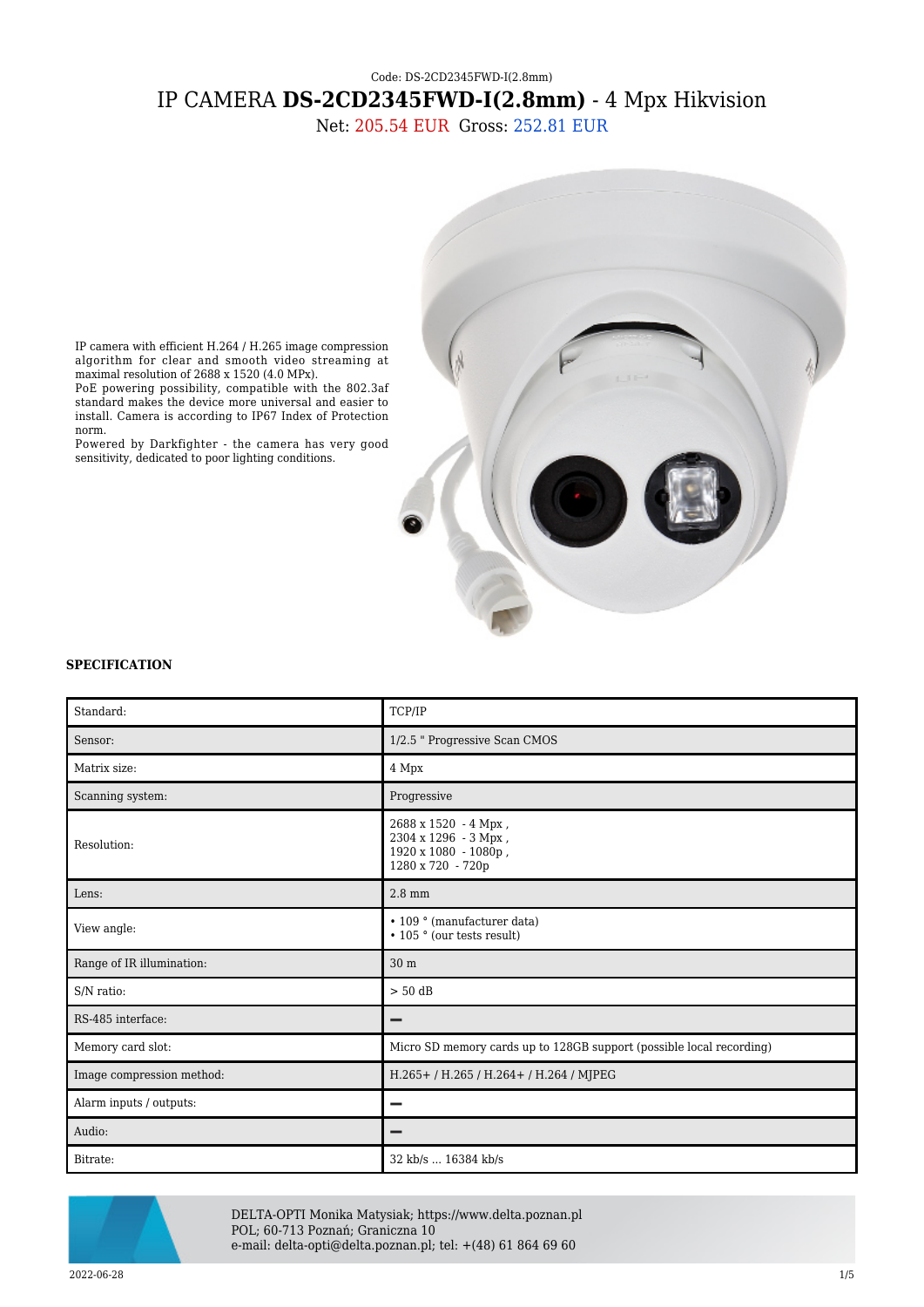| Main stream frame rate:        | 25 fps @ 4 Mpx                                                                                                                                                                                                                                                                                                                                                                                                                                                                                                                                                                                                                                                                                                                                                                                   |
|--------------------------------|--------------------------------------------------------------------------------------------------------------------------------------------------------------------------------------------------------------------------------------------------------------------------------------------------------------------------------------------------------------------------------------------------------------------------------------------------------------------------------------------------------------------------------------------------------------------------------------------------------------------------------------------------------------------------------------------------------------------------------------------------------------------------------------------------|
| Network interface:             | 10/100 Base-T (RJ-45)                                                                                                                                                                                                                                                                                                                                                                                                                                                                                                                                                                                                                                                                                                                                                                            |
| Network protocols:             | TCP/IP, ICMP, HTTP, HTTPS, FTP, DHCP, DNS, DDNS, RTP, RTSP, RTCP, PPP0E,<br>NTP, UPnP, SMTP, SNMP, IGMP, IEEE 802.1x, QoS, IPv6, Bonjour                                                                                                                                                                                                                                                                                                                                                                                                                                                                                                                                                                                                                                                         |
| <b>WEB</b> Server:             | Built-in                                                                                                                                                                                                                                                                                                                                                                                                                                                                                                                                                                                                                                                                                                                                                                                         |
| Max. number of on-line users:  | 6                                                                                                                                                                                                                                                                                                                                                                                                                                                                                                                                                                                                                                                                                                                                                                                                |
| ONVIF:                         | 16.12                                                                                                                                                                                                                                                                                                                                                                                                                                                                                                                                                                                                                                                                                                                                                                                            |
| Main features:                 | • WDR - 120 dB - Wide Dynamic Range<br>• 3D-DNR - Digital Noise Reduction<br>• ROI - improve the quality of selected parts of image<br>• EXIR - high-efficiency infrared LEDs technology, which evenly covers the whole<br>plan of both central vantage points of the scene as well as the corners<br>• BLC - Back Light Compensation<br>• HLC - High Light Compensation (spot)<br>• Anti-Flicker - The technology eliminates the tiring eyes flickering image effect<br>· Possibility to change the resolution, quality and bit rate<br>• ICR - Movable InfraRed filter<br>• Motion Detection<br>• Configurable Privacy Zones<br>• Mirror - Mirror image<br>• Intelligent Image Analysis : crossing the line (tripwire), intrusion,<br>abandoned/missing object, scene changing, face detection |
| Mobile phones support:         | Port no.: 8000 or access by a cloud (P2P)<br>• Android: Free application iVMS-4500 or Hik-Connect<br>• iOS (iPhone): Free application iVMS-4500 or Hik-Connect                                                                                                                                                                                                                                                                                                                                                                                                                                                                                                                                                                                                                                   |
| Default IP address:            | 192.168.1.64                                                                                                                                                                                                                                                                                                                                                                                                                                                                                                                                                                                                                                                                                                                                                                                     |
| Default admin user / password: | admin / -<br>The administrator password should be set at the first start                                                                                                                                                                                                                                                                                                                                                                                                                                                                                                                                                                                                                                                                                                                         |
| Web browser access ports:      | 80                                                                                                                                                                                                                                                                                                                                                                                                                                                                                                                                                                                                                                                                                                                                                                                               |
| PC client access ports:        | Port no.: 8000 or access by a cloud (P2P) - iVMS-4200 application                                                                                                                                                                                                                                                                                                                                                                                                                                                                                                                                                                                                                                                                                                                                |
| Mobile client access ports:    | 8000                                                                                                                                                                                                                                                                                                                                                                                                                                                                                                                                                                                                                                                                                                                                                                                             |
| Port ONVIF:                    | 80                                                                                                                                                                                                                                                                                                                                                                                                                                                                                                                                                                                                                                                                                                                                                                                               |
| RTSP URL:                      | • Main stream<br>rtsp://192.168.1.64:554/Streaming/Channels/101/ - RTSP - without authorization<br>rtsp://user.password@192.168.1.64:554/Streaming/Channels/101/ - with<br>authorization<br>• Sub stream<br>rtsp://192.168.1.64:554/Streaming/Channels/102/ - RTSP - without authorization<br>rtsp://user.password@192.168.1.64:554/Streaming/Channels/102/ - with<br>authorization                                                                                                                                                                                                                                                                                                                                                                                                              |
| Power supply:                  | • PoE $(802.3af)$ ,<br>• 12 V DC / 500 mA                                                                                                                                                                                                                                                                                                                                                                                                                                                                                                                                                                                                                                                                                                                                                        |
| Power consumption:             | $\leq$ 7.5 W @ PoE (802.3af)<br>$\leq 6$ W @ 12 V DC                                                                                                                                                                                                                                                                                                                                                                                                                                                                                                                                                                                                                                                                                                                                             |
| Housing:                       | Dome, Metal                                                                                                                                                                                                                                                                                                                                                                                                                                                                                                                                                                                                                                                                                                                                                                                      |
| Color:                         | White                                                                                                                                                                                                                                                                                                                                                                                                                                                                                                                                                                                                                                                                                                                                                                                            |
| "Index of Protection":         | IP <sub>67</sub>                                                                                                                                                                                                                                                                                                                                                                                                                                                                                                                                                                                                                                                                                                                                                                                 |
| Vandal-proof:                  | -                                                                                                                                                                                                                                                                                                                                                                                                                                                                                                                                                                                                                                                                                                                                                                                                |
| Operation temp:                | $-30 °C  60 °C$                                                                                                                                                                                                                                                                                                                                                                                                                                                                                                                                                                                                                                                                                                                                                                                  |
| Dimensions:                    | Ø 127 x 96 mm                                                                                                                                                                                                                                                                                                                                                                                                                                                                                                                                                                                                                                                                                                                                                                                    |
| Weight:                        | $0.62$ kg                                                                                                                                                                                                                                                                                                                                                                                                                                                                                                                                                                                                                                                                                                                                                                                        |
| Supported languages:           | Polish, English, Bulgarian, Croatian, Czech, Danish, Estonian, Finnish, French, Greek,<br>Spanish, Dutch, Lithuanian, Latvian, German, Norwegian, Portuguese, Russian,<br>Romanian, Serbian, Slovak, Slovenian, Swedish, Turkish, Hungarian, Vietnamese,<br>Italian                                                                                                                                                                                                                                                                                                                                                                                                                                                                                                                              |



DELTA-OPTI Monika Matysiak; https://www.delta.poznan.pl POL; 60-713 Poznań; Graniczna 10 e-mail: delta-opti@delta.poznan.pl; tel: +(48) 61 864 69 60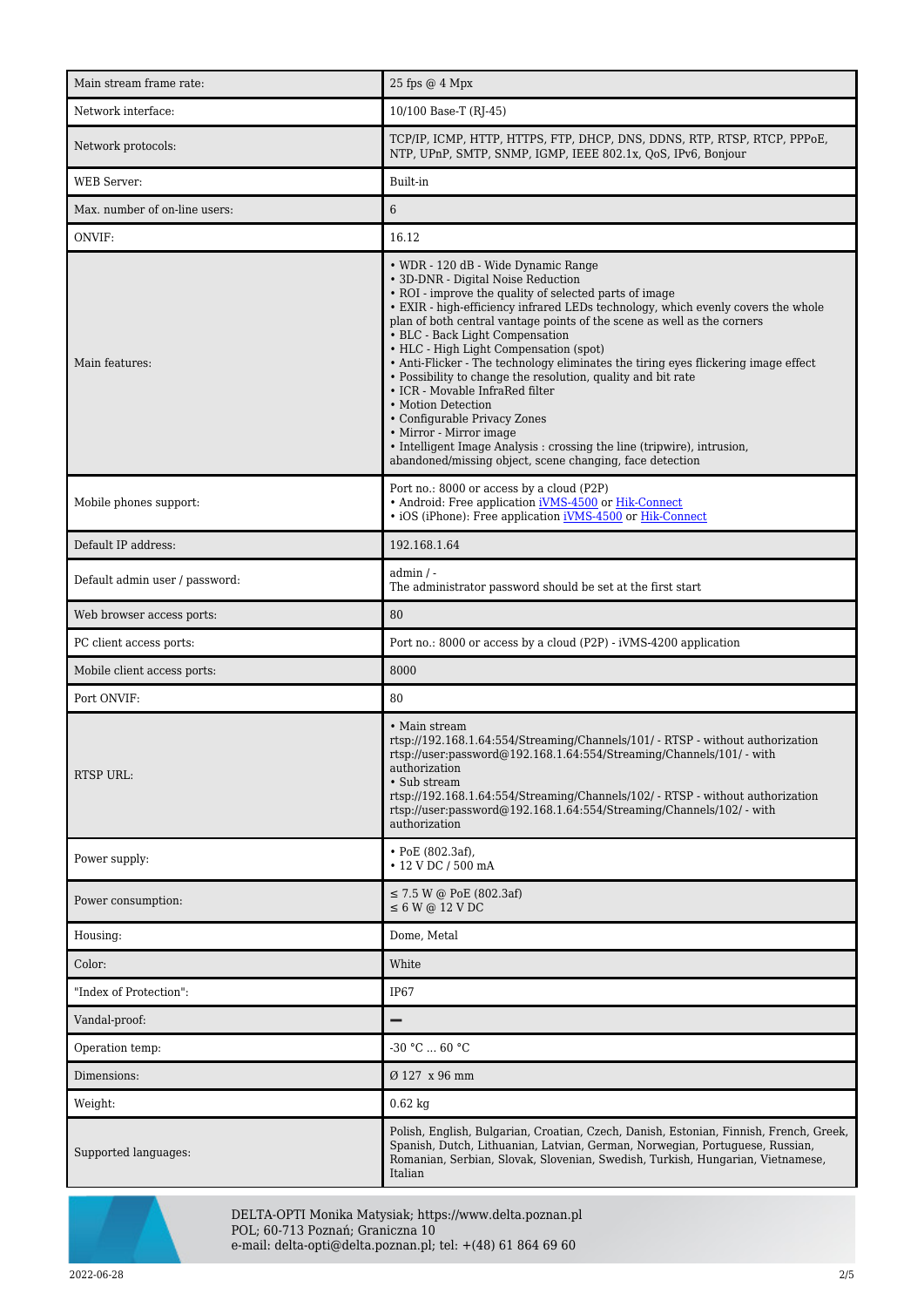| Manufacturer / Brand: | Hikvision |
|-----------------------|-----------|
| SAP Code:             | 311303000 |
| Guarantee:            | 3 years   |

## **PRESENTATION**

Camera is out from clamping ring:



Memory card slot:



Mounting side view:



DELTA-OPTI Monika Matysiak; https://www.delta.poznan.pl POL; 60-713 Poznań; Graniczna 10 e-mail: delta-opti@delta.poznan.pl; tel: +(48) 61 864 69 60

2022-06-28 3/5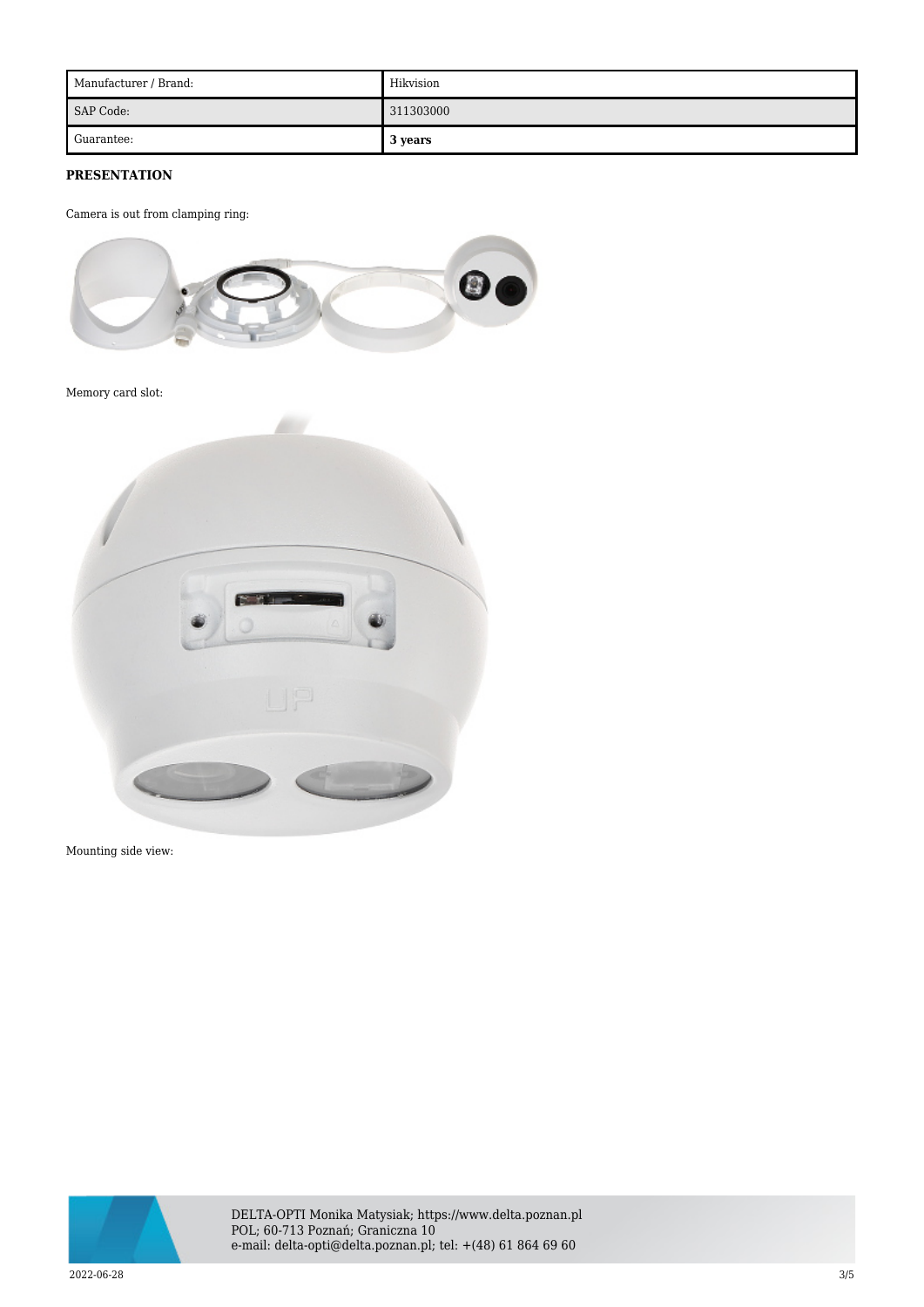

Dimensions:



In the kit:



# **OUR TESTS**



DELTA-OPTI Monika Matysiak; https://www.delta.poznan.pl POL; 60-713 Poznań; Graniczna 10 e-mail: delta-opti@delta.poznan.pl; tel: +(48) 61 864 69 60

2022-06-28 4/5